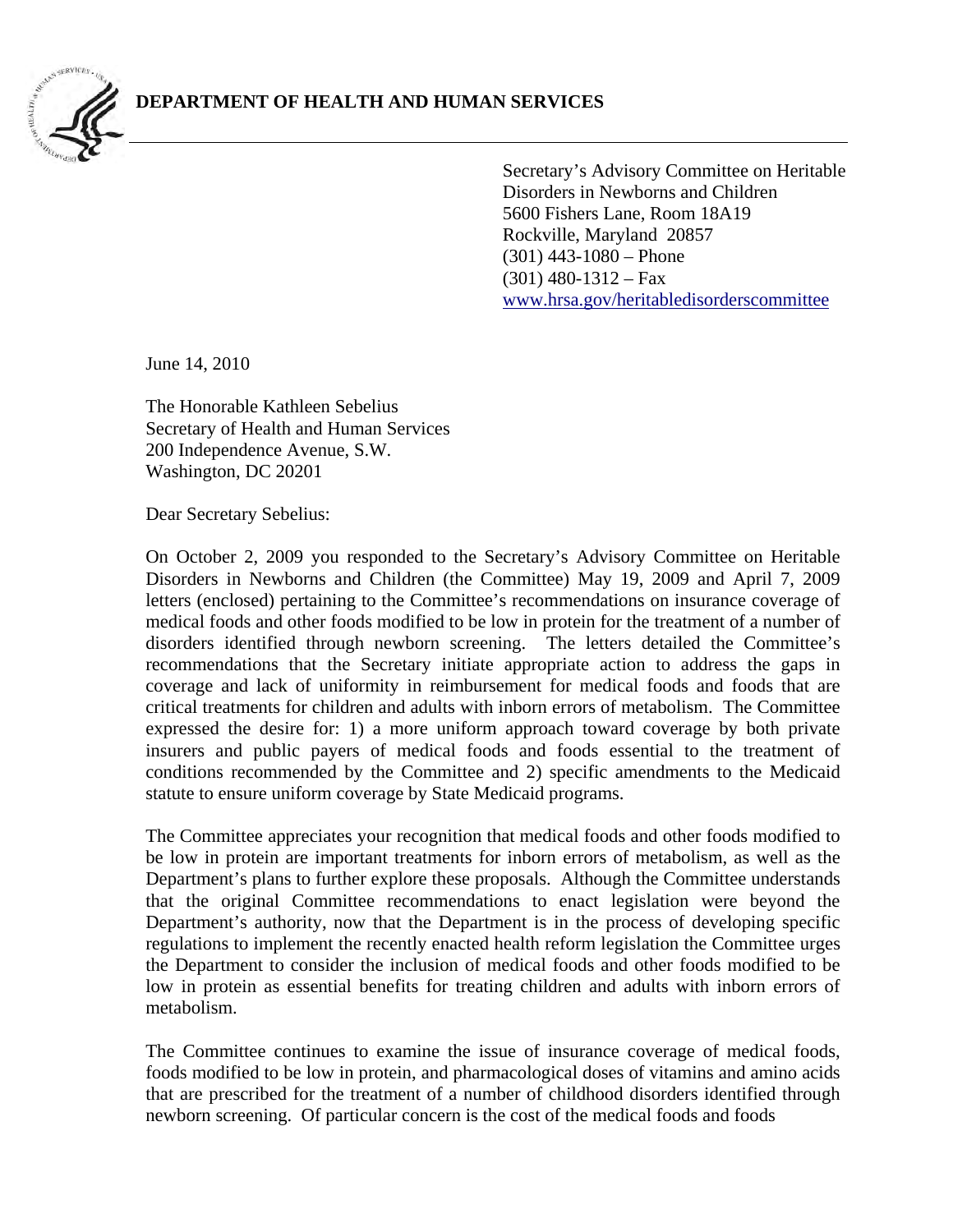## Page 2 – The Honorable Kathleen Sebelius

modified to be low in protein that are designed exclusively for treatment of these disorders. A recent survey of families conducted though the Health Resources and Services Administration-funded Regional Genetic and Newborn Screening Service Collaboratives found that the cost to families of these prescribed medical foods is significant. The survey revealed that:

- Coverage for medical foods and modified low protein foods is provided by both public programs and private insurance , but coverage for these essential treatments is typically capped at a level far below its true cost, imposing substantial cost-sharing on families;
- At least 25% of medical foods and more than 50% of modified low protein foods are not reimbursed by private health insurance.

While our survey data is preliminary, these observations and another recent study support our concern that families face a substantial out of pocket financial burden in providing treatment for their children. For example, the cost of medical food for a 15 year-old with Phenylketonuria is estimated at \$12,483, annually and the cost of foods modified to be low in protein ranges from \$1,200 to \$3,500 per year (Top Clin Nutr 24 (4):289-306, 2009).

As the Department develops the specific regulations for implementation of health reform, the Committee recommends that the Department ensure that families with individuals diagnosed with these disorders have access to health coverage that includes these essential components of treatment:

- Medical foods (as defined by the Food and Drug Administration and, in addition, for those conditions recommended by the Committee) delivered either orally or by tube (both are enteral) and foods modified to be low in protein that are prescribed by a physician should be considered medical benefits (and be included as essential health care services, and should not be restricted to pharmacy benefits);
- Individuals of all ages who are diagnosed with one or more of the conditions recommended by the Committee should be considered high risk and HHS regulations should ensure that they can access comprehensive coverage. This can best be accomplished through private health plans or publically supported programs such as Medicaid and high risk pools that cover medically necessary treatments – including medical foods and modified low protein foods; and
- Families should have access to these essential benefits irrespective of the source of their health coverage, including private plans, federally supported programs such as Medicaid, the Children's Health Insurance Program, Tricare, and the Indian Health Service, as well as plans participating in, the Federal Employees Health Benefits program, and should not be subject to state exclusions.